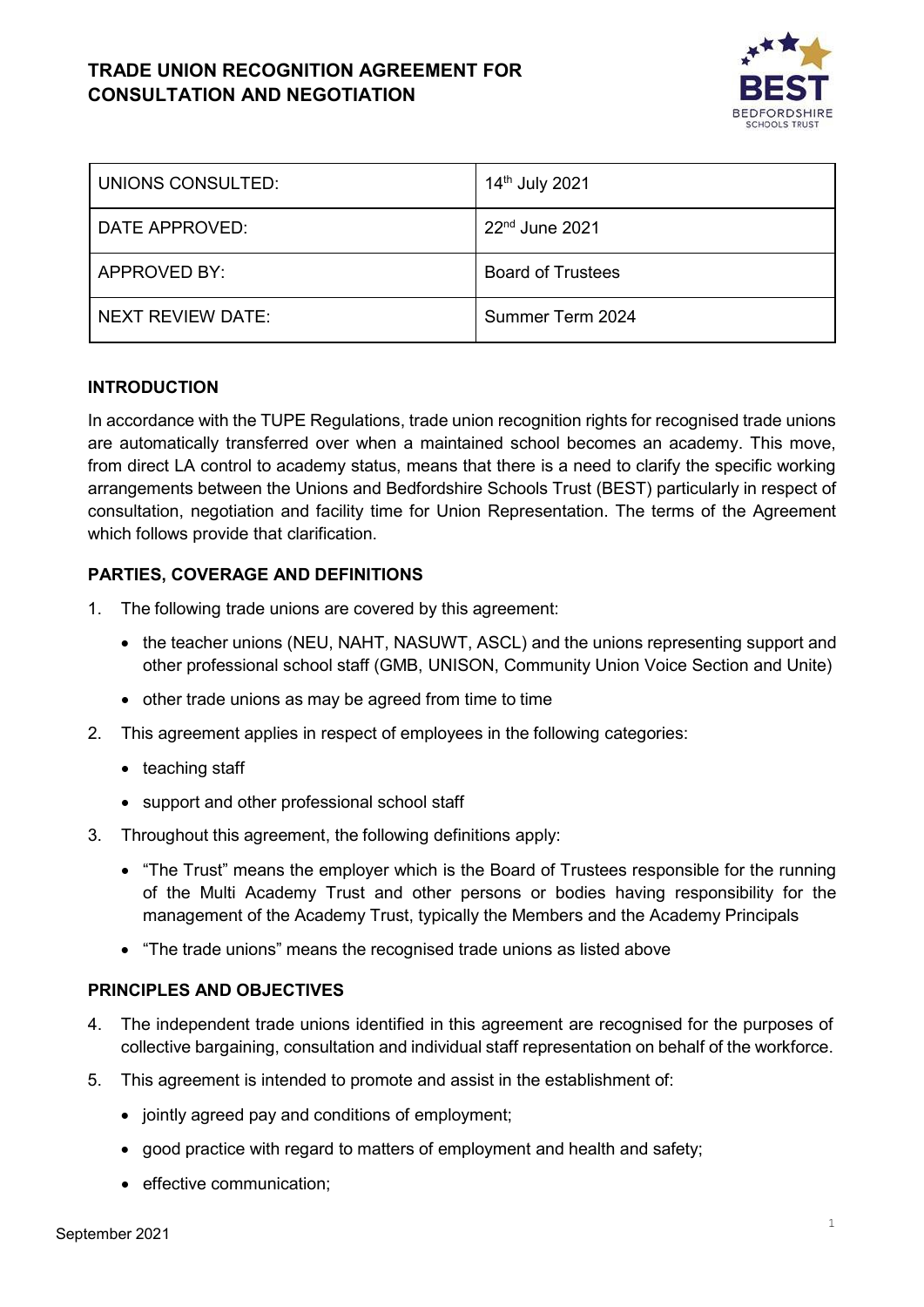- participation and involvement of staff;
- effective and prompt resolution of issues and disputes;
- equal opportunities in employment; and
- arrangements for discussion of professional issues concerning teaching and learning, including issues relating to the curriculum, behaviour policy etc.
- 6. This agreement is intended to be implemented alongside the obligations that the Trust must meet in accordance with the TUPE regulations.
- 7. The trade unions recognise that it is the Trust's responsibility to plan, organise and manage the delivery of education to the students at the Trust.
- 8. In turn, the Trust recognises the trade unions' right to represent and protect the interests of their members employed in the Trust's academies both individually and collectively.
- 9. The Trust believes that representative trade unions help ensure good employee relations. The Trust will encourage employees to become union members, and will inform new appointees during the induction process of their right to join a trade union. The Trust will provide new employees with a contact form than can be sent by the employee to the trade unions should they wish.
- 10. The Trust and the trade unions declare their commitment to maintaining good industrial relations and agree to make every effort to resolve any difficulties which may arise and to ensure that this agreement is effective.

# **TRADE UNION REPRESENTATIVES**

- 11. For the purposes of this agreement, the term "trade union representatives" includes Trust/workplace representatives, health and safety representatives and learning representatives.
- 12. Trade union representatives will be appointed in accordance with the rules of the individual trade unions concerned. The trade unions will inform the Trust in writing of the names of their appointed representatives.
- 13. The numbers of trade union representatives appointed shall be a matter for each union but the trade unions agree that the numbers shall be reasonable in relation to the number of members represented. The Trust will not decline to recognise appointed trade union representatives.
- 14. Trade union members have a statutory right to be represented by an official of their trade union. Whether that official is employed by the union or locally elected is a matter for the trade union.
- 15. The Academy Trust undertakes that no trade union representatives will suffer any disadvantage as a result of undertaking this role on behalf of trade union members.

## **FACILITIES FOR TRADE UNION REPRESENTATIVES AND MEMBERS**

- 16. The Academy Trust agrees to provide appropriate facilities to trade union representatives and members in order to enable them to discharge their union duties and undertake trade union activity and to facilitate the objectives of effective communication and consultation with employees and their representatives set out in this agreement.
- 17. The Trust will make arrangements for the deduction and transfer of union subscriptions through payroll. Individual members have the right to pay union subscriptions through this method or through any other method they decide with the union.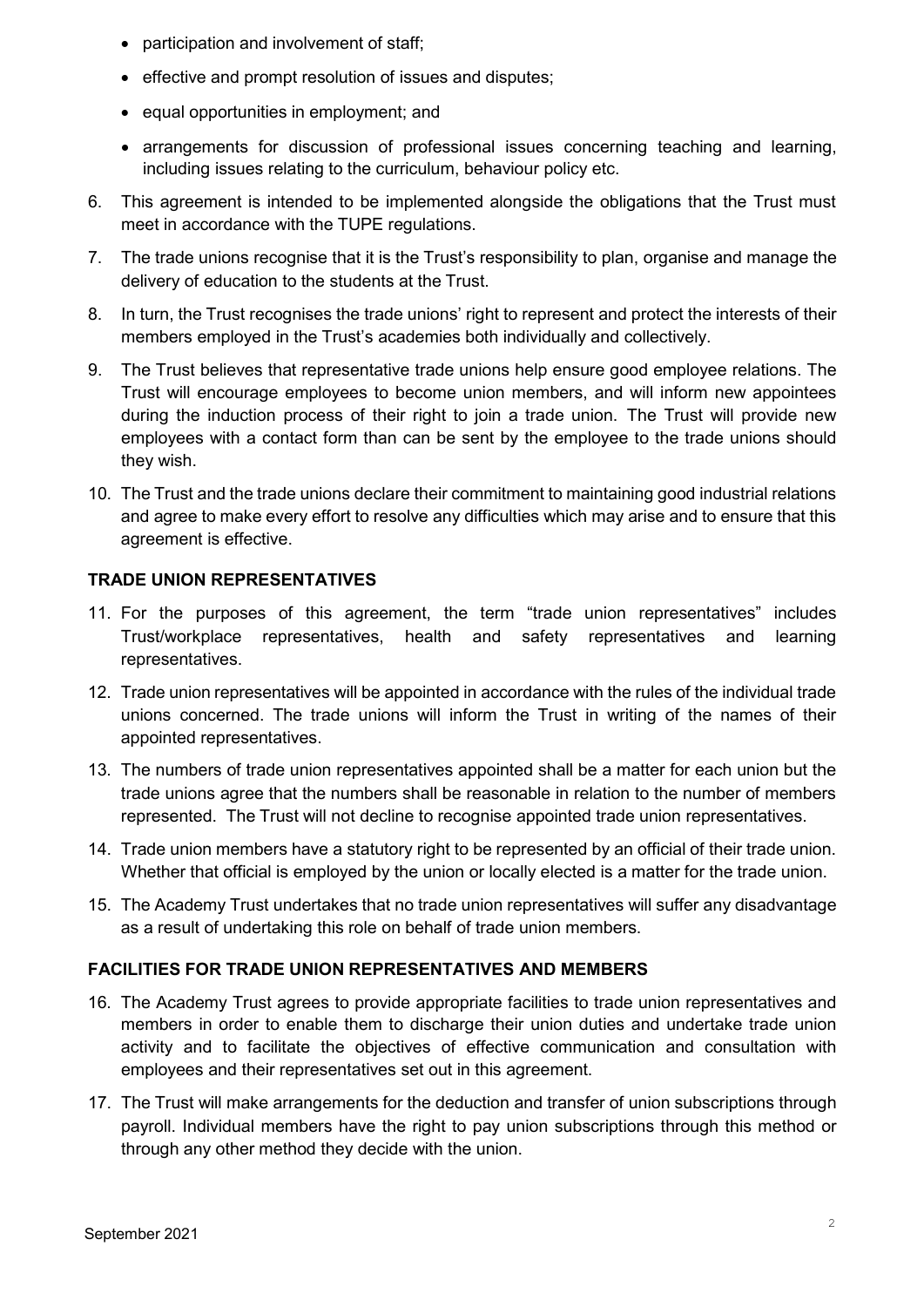#### **Time off with pay for trade union representatives**

- 18. The Trust will permit trade union representatives reasonable time off with pay during their normal working hours (including release from timetabled teaching and learning support in the classroom) for the purpose of carrying out trade union duties.
- 19. The Academy Trust will also permit trade union representatives time off with pay within their normal timetabled working hours (including release from timetabled teaching and learning support in the classroom) where necessary, in particular to prepare for and/or attend meetings or to consult with employed officials or local representatives of their union. Trade union representatives will give as much notice as possible of the need for such time off and no reasonable request will be denied.
- 20. The Trust will seek to ensure that all meetings convened by the Trust or by the Principal and involving trade union representatives take place within their normal working hours.
- 21. The Trust will participate in arrangements within the local authority area(s) with regard to Trade Union facilities time; and agrees both to contribute to pooled funding for time off with pay for Trade Unions' local officers and to provide time off with pay to any of its employees who undertake Trade Union duties in that capacity.
- 22. The Trust and the trade unions are committed to ensuring that trade union representatives receive appropriate training to allow them to discharge their trade union duties. The trade unions will provide appropriate training to their representatives. The Trust will permit trade union representatives reasonable time off with pay to attend relevant training courses run by their trade unions or by other appropriate bodies and no reasonable request will be denied.

#### **Other facilities for trade union representatives**

- 23. The Trust will provide the following facilities to trade union representatives:
	- Reasonable space for union documentation on notice boards in all staff rooms. No reasonable request will be denied.
	- use of telephone with reasonable privacy (if available), with payment for outgoing calls;
	- provision of a room for a meeting with the organisation's members as required, providing reasonable notice is given;
	- use of school computer, duplicating and photocopying equipment, where available, for essential union work within the school providing this does not interfere with the work of the school and on a basis of repayment by the organisation concerned for the materials used.

**Upon request, all relevant documents, including those which provide information as to the structure and allocation of promoted posts applicable to the Trust, the articles of government, the funding agreement and documents that set out the pay, conditions of service and the regulations of the Trust which apply to the employees of the Trust.**

### **Trade union meetings**

24. The Trust will allow trade union members to hold and attend meetings on the premises within and outside their normal working hours, including lunchtimes and immediately following the end of the student day. Trade union representatives will give as much notice as possible to the Principal when seeking consent for such meetings. The Trust will not unreasonably withhold such consent or seek to place restrictions on the frequency or duration of such meetings or to the attendance of employed officials or local representatives of the trade union at such meetings.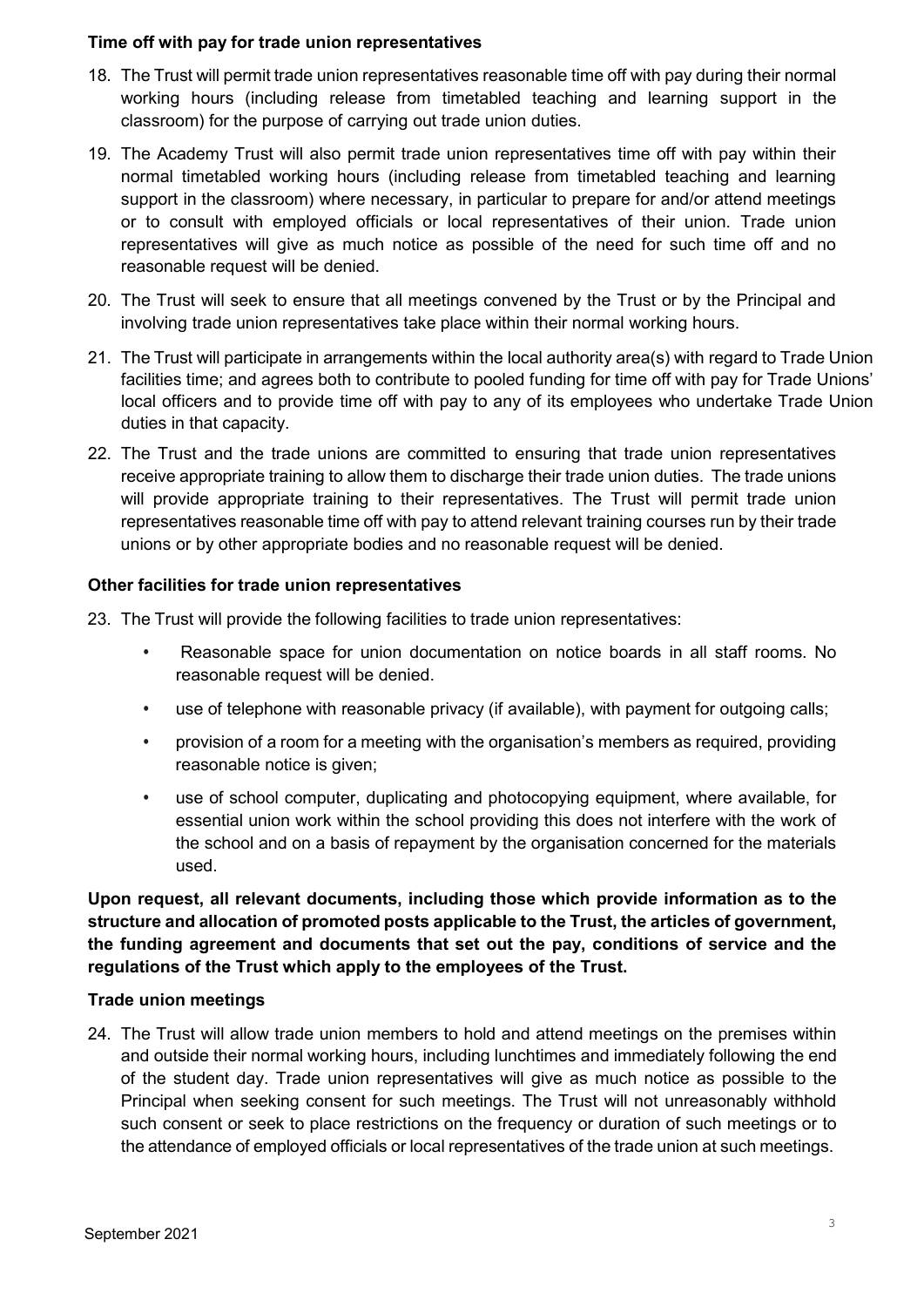### **Time off for trade union activities**

25. In accordance with the ACAS Code of Practice the Trust will allow trade union representatives and members reasonable time off during working hours for the purpose of taking part in trade union activity, including in particular representing the trade union at external meetings and conferences. Time off for trade union representatives and members to attend annual conferences and other policy-making conferences of their trade unions as a delegate will in all cases be time off with pay.

#### **Disciplinary action involving trade union representatives**

26. The Trust will not take disciplinary action against a trade union representative until an employed official of that trade union has been consulted.

### **JOINT CONSULTATIVE AND NEGOTIATION COMMITTEE**

- 27. The Trust will provide the trade unions with appropriate information on financial and organisational issues in order to allow meaningful consultation and negotiation (including information required for collective bargaining and consultation in accordance with the ACAS Code of Practice). The trade unions agree to treat information with sensitivity in cases of genuine commercial confidentiality.
- 28. The Trust and the trade unions agree to set up a Joint Consultative and Negotiation Committee (Trust JCNC) consisting of representatives of both sides to undertake the following functions:
	- Provision and sharing of information by the trade unions and the Trust;
	- Consultation on employment procedures and working and organisational arrangements;
	- Negotiation and agreement on the issues listed below for consideration by the Trust JCNC
- 29. Before implementing any Trust wide changes in employment procedures and working and organisational arrangements, the Trust will undertake consultation and negotiation with trade union representatives through the Trust JCNC.
- 30. The following matters shall, in particular but not exclusively, be considered by the Trust JCNC
	- a. negotiating machinery and procedures;
	- b. terms and conditions of employment;
	- c. staffing and pay structures;
	- d. employment policies and procedures;
	- e. matters of health and safety;
	- f. operational issues affecting deployment, security, and prospects of staff,
	- g. staff training and development
	- h. professional issues concerning teaching and learning, including issues relating to the curriculum, behaviour policy etc.
	- i. equal opportunities matters

All local matters may be addressed in the first instance with the academy Principal.

In regard to these items, the following will apply:

a) Where at the point of transfer national terms and conditions apply, the Trust will employ all staff on the national terms and conditions for school teachers and support staff. These terms may only be amended by consultation as listed in paragraph 31.